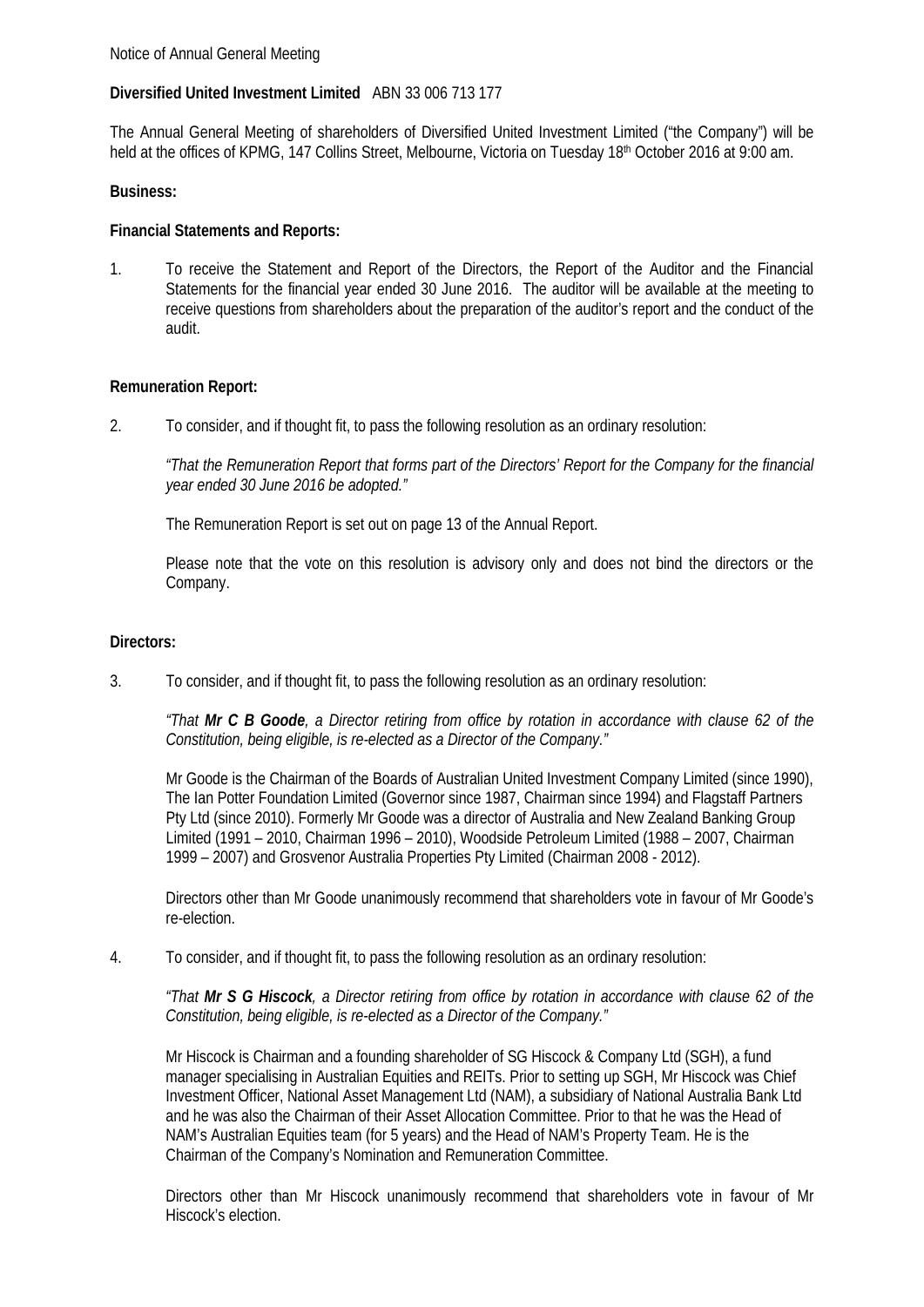# **Other Business**

To deal with any other business that may be brought forward in accordance with the Constitution and the Corporations Act.

# **Voting entitlements**

The Company has determined, in accordance with regulation 7.11.37 of the Corporations Regulations 2001 (Cth), that the Company's shares quoted on ASX Limited at 7.00pm Melbourne time on 14th October 2016 are taken, for the purpose of the general meeting to be held by the persons who held them at that time. Accordingly, those persons are entitled to attend and vote (if not excluded) at the meeting.

# **Voting exclusion statements**

A vote must not be cast on Resolution 2 by or on behalf of a member of Diversified United Investment Ltd's Key Management Personnel (**"KMP"**), details of whose remuneration are included in the Remuneration Report, and their closely related parties, whether as a shareholder or as a proxy, except a vote may be cast on Resolution 2 by a KMP, or a closely related party of a KMP, if:

- the vote is cast as a proxy;
- appointed by writing that specifies how the proxy is to vote on Resolution 2; and
- the vote is not cast on behalf of a KMP or a closely related party of a KMP.

Please note that the Chairman of the meeting intends to vote undirected proxies in favour of all resolutions.

If the Chairman of the meeting is appointed as your proxy you are expressly authorising the Chairman of the meeting to exercise your proxy even if the resolution is connected directly or indirectly with the remuneration of a member of the KMP.

## **Proxies**

A shareholder has the right to appoint a proxy, who need not be a shareholder of the Company. If a shareholder is entitled to cast two or more votes they may appoint two proxies and may specify the percentage of votes each proxy is appointed to exercise. The Proxy Form must be received at the share registry of the Company, Link Market Services Limited, located at Locked Bag A14, Sydney South, NSW 1235 or received by facsimile to Link Market Services on 61 2 9287 0309 by 9.00am Sunday 16th October 2016.

Dated this 16th day of September 2016

By order of the Board

Andrew J Hancock. Company Secretary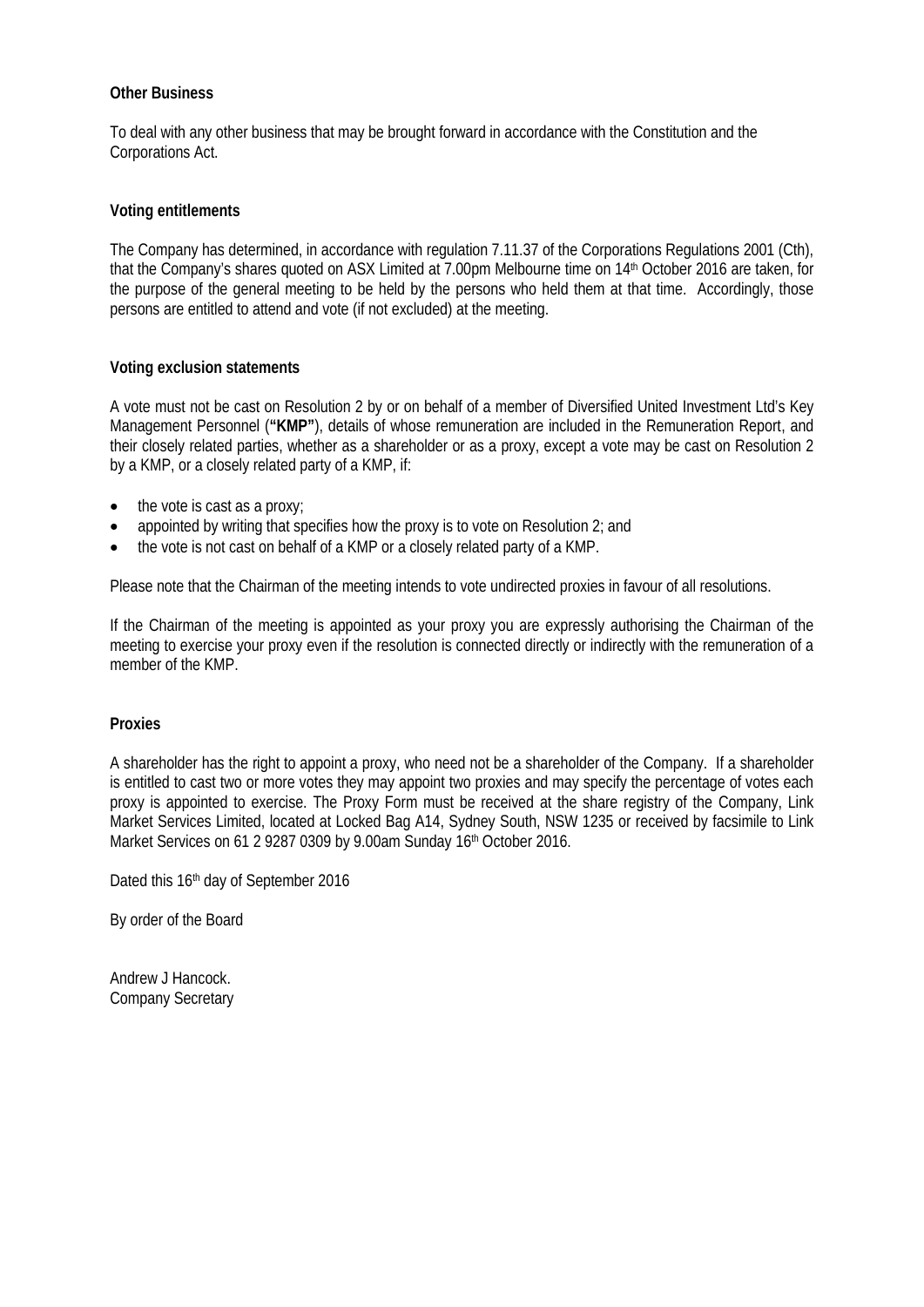# **Diversified United Investment Limited**

ABN 33 006 713 177

| <b>LODGE YOUR VOTE</b> |                                                                                                                                                         |  |  |  |  |
|------------------------|---------------------------------------------------------------------------------------------------------------------------------------------------------|--|--|--|--|
|                        | <b>ONLINE</b><br>www.linkmarketservices.com.au                                                                                                          |  |  |  |  |
|                        | <b>BY MAIL</b><br><b>Diversified United Investment Limited</b><br>C/- Link Market Services Limited<br>Locked Bag A14<br>Sydney South NSW 1235 Australia |  |  |  |  |
|                        | <b>BY FAX</b><br>+61 2 9287 0309                                                                                                                        |  |  |  |  |
|                        | <b>BY HAND</b><br><b>Link Market Services Limited</b><br>1A Homebush Bay Drive, Rhodes NSW 2138; or<br>Level 12, 680 George Street, Sydney NSW 2000     |  |  |  |  |
|                        | <b>ALL ENQUIRIES TO</b><br>Telephone: +61 1300 554 474                                                                                                  |  |  |  |  |
|                        |                                                                                                                                                         |  |  |  |  |

# PROXY FORM

I/We being a member(s) of Diversified United Investment Limited and entitled to attend and vote hereby appoint:

### APPOINT A PROXY

the Chairman of the Meeting *(mark box)*

OR if you are NOT appointing the Chairman of the Meeting as your proxy, please write the name of the person or body corporate you are appointing as your proxy

or failing the person or body corporate named, or if no person or body corporate is named, the Chairman of the Meeting, as my/our proxy to<br>act on my/our behalf (including to vote in accordance with the following directions act on my/our behalf (including to vote in accordance with the following directions or, if no directions have been given and to the extent permitted by the law, as the proxy sees fit) at the Annual General Meeting of the Company to be held at 9:00am on Tuesday, 18 October Meeting.

Important for Resolution 2: If the Chairman of the Meeting is your proxy, either by appointment or by default, and you have not indicated your voting intention below, you expressly authorise the Chairman of the Meeting to exercise the proxy in respect of Resolution 2, even though the Resolution is connected directly or indirectly with the remuneration of a member of the Company's Key Management Personnel (KMP).

The Chairman of the Meeting intends to vote undirected proxies in favour of each item of business.

# VOTING DIRECTIONS

Proxies will only be valid and accepted by the Company if they are signed and received no later than 48 hours before the Meeting. Please read the voting instructions overleaf before marking any boxes with an  $\boxtimes$ 

#### **Resolutions**

For Against Abstain\*

STEP 2

STEP 3

as a Director

|   | <b>2</b> Adoption of Remuneration Report     |  |  |
|---|----------------------------------------------|--|--|
| 3 | Re-election of Mr C B Goode<br>as a Director |  |  |

- 4 Re-election of Mr S G Hiscock
- $\bigcirc$  \* If you mark the Abstain box for a particular Item, you are directing your proxy not to vote on your behalf on a show of hands or on a poll and your votes will not be counted in computing the required majority on a

## SIGNATURE OF SHAREHOLDERS – THIS MUST BE COMPLETED

Shareholder 1 (Individual) Joint Shareholder 2 (Individual) Joint Shareholder 3 (Individual)

#### Sole Director and Sole Company Secretary Director/Company Secretary (Delete one) Director

This form should be signed by the shareholder. If a joint holding, either shareholder may sign. If signed by the shareholder's attorney, the power of attorney must have been previously noted by the registry or a certified copy attached to this form. If executed by a company, the form must be executed in accordance with the company's constitution and the *Corporations Act 2001* (Cth).



# **DUI PRX1601C**